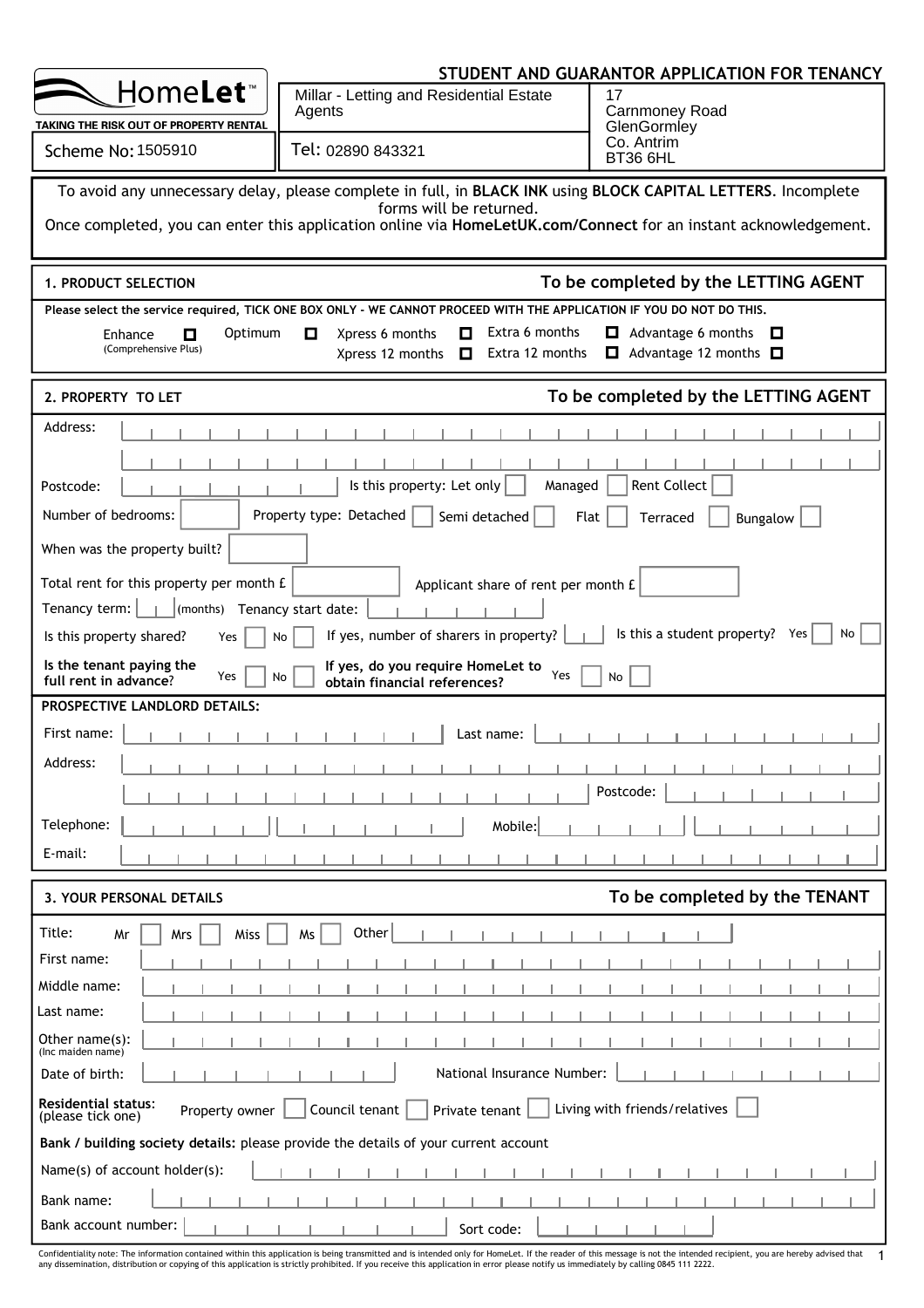|                                                                         | STUDENT AND GUARANTOR APPLICATION FOR TENANCY               |                                                                                                                                                                                                                                                                                                                                                                               |                         |                       |                               |  |  |  |  |  |  |  |  |
|-------------------------------------------------------------------------|-------------------------------------------------------------|-------------------------------------------------------------------------------------------------------------------------------------------------------------------------------------------------------------------------------------------------------------------------------------------------------------------------------------------------------------------------------|-------------------------|-----------------------|-------------------------------|--|--|--|--|--|--|--|--|
|                                                                         | Home <b>Let</b> ™<br>TAKING THE RISK OUT OF PROPERTY RENTAL | Millar - Letting and Residential Estate<br>Agents                                                                                                                                                                                                                                                                                                                             |                         | Scheme No:<br>1505910 | Tel:<br>02890 843321          |  |  |  |  |  |  |  |  |
|                                                                         | <b>PERSONAL DETAILS continued</b>                           |                                                                                                                                                                                                                                                                                                                                                                               |                         |                       | To be completed by the TENANT |  |  |  |  |  |  |  |  |
| Telephone:<br>(Inc STD)<br>E-mail:<br>Nationality:                      |                                                             | We may need to contact you when we process your application, please ensure that you provide at least 1 contact number.                                                                                                                                                                                                                                                        | Mobile:                 |                       |                               |  |  |  |  |  |  |  |  |
|                                                                         |                                                             | Do you have any County Court Judgements, Court Decrees, Bankruptcy, Administration Orders,<br>Individual Voluntary Arrangements, or any other adverse credit history whether settled or not?<br>If YES, please detail on a separate sheet. Please note that failure to disclose information relating to adverse credit history may result in your application being declined. |                         |                       | Yes<br>No                     |  |  |  |  |  |  |  |  |
| To be completed by the TENANT<br>4. YOUR CURRENT & PREVIOUS ADDRESS(ES) |                                                             |                                                                                                                                                                                                                                                                                                                                                                               |                         |                       |                               |  |  |  |  |  |  |  |  |
| Current<br>address:                                                     |                                                             |                                                                                                                                                                                                                                                                                                                                                                               |                         |                       |                               |  |  |  |  |  |  |  |  |
| Postcode:                                                               |                                                             | Period at address:                                                                                                                                                                                                                                                                                                                                                            | Years                   | <b>Months</b>         |                               |  |  |  |  |  |  |  |  |
|                                                                         |                                                             | If you have lived at your current address for less than 3 years, please provide previous addresses below.                                                                                                                                                                                                                                                                     |                         |                       |                               |  |  |  |  |  |  |  |  |
| Address:                                                                |                                                             |                                                                                                                                                                                                                                                                                                                                                                               |                         |                       |                               |  |  |  |  |  |  |  |  |
| Postcode:                                                               |                                                             | Period at address:                                                                                                                                                                                                                                                                                                                                                            | Years                   | Months                |                               |  |  |  |  |  |  |  |  |
| Address:<br>Postcode:                                                   |                                                             | Period at address:                                                                                                                                                                                                                                                                                                                                                            | Years                   | Months                |                               |  |  |  |  |  |  |  |  |
|                                                                         |                                                             | Your Current Letting Agent/Landlord/Managing Agent (Complete this section if you are currently a tenant.)                                                                                                                                                                                                                                                                     |                         |                       |                               |  |  |  |  |  |  |  |  |
| Name:                                                                   |                                                             |                                                                                                                                                                                                                                                                                                                                                                               |                         |                       |                               |  |  |  |  |  |  |  |  |
| Address:                                                                |                                                             |                                                                                                                                                                                                                                                                                                                                                                               |                         | Postcode:             |                               |  |  |  |  |  |  |  |  |
| Telephone<br>$(day)$ :<br>Fax:                                          |                                                             |                                                                                                                                                                                                                                                                                                                                                                               | Telephone<br>(evening): |                       |                               |  |  |  |  |  |  |  |  |
| E-mail:                                                                 |                                                             | Providing an email address or fax number could result in a QUICKER RESPONSE from your referee.                                                                                                                                                                                                                                                                                |                         |                       |                               |  |  |  |  |  |  |  |  |
|                                                                         | 5. ADDITIONAL INFORMATION                                   |                                                                                                                                                                                                                                                                                                                                                                               |                         |                       | To be completed by the TENANT |  |  |  |  |  |  |  |  |
|                                                                         |                                                             |                                                                                                                                                                                                                                                                                                                                                                               |                         |                       |                               |  |  |  |  |  |  |  |  |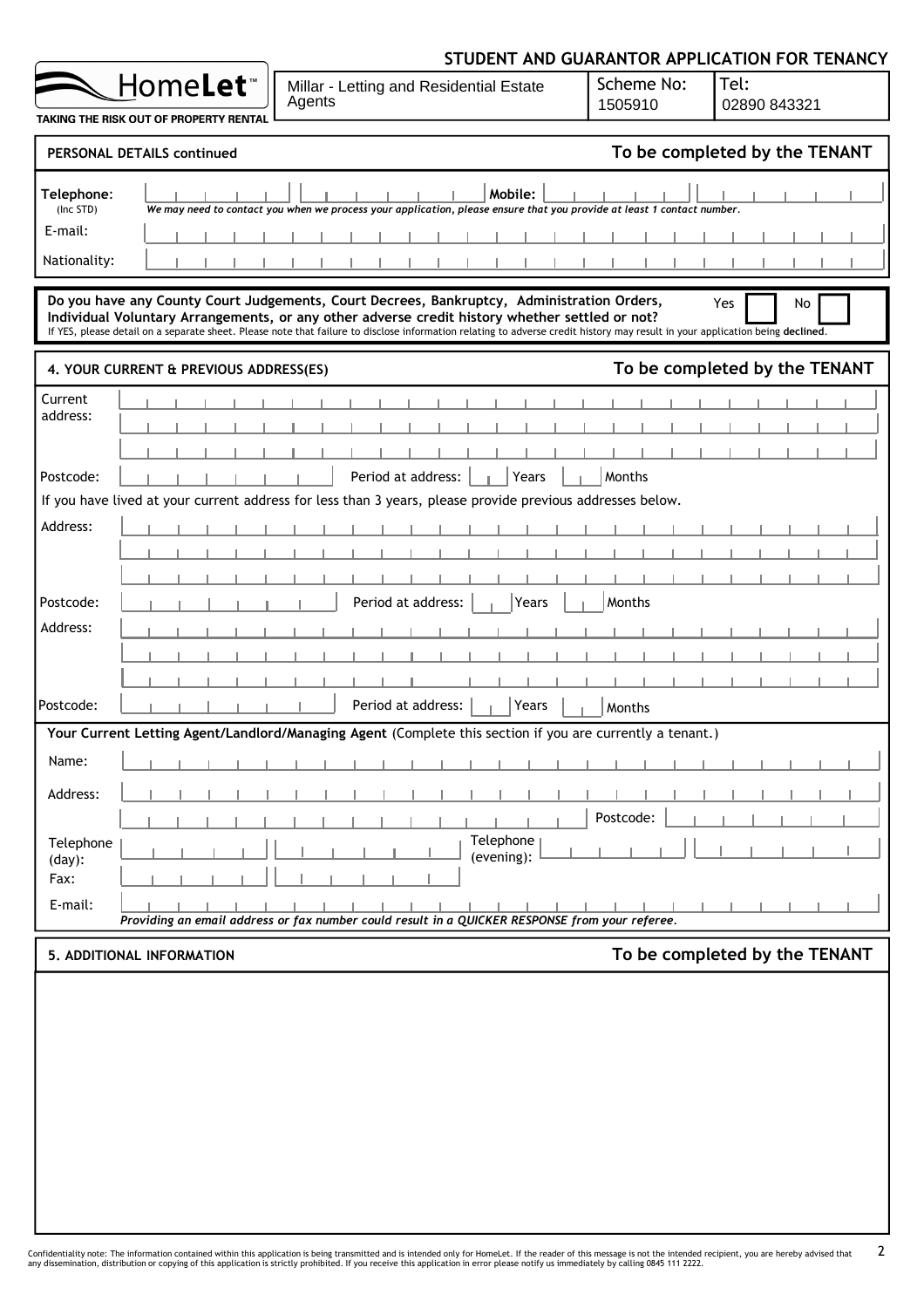|                                                                                                                                                                                                                                                                                               | STUDENT AND GUARANTOR APPLICATION FOR TENANCY                                                                                                                                                                                                                                                                                                                                                                                                                                                                                                                                                                                                                                                                                                                                                                                                                                                                                                                                                                                                                                                                                                                                                                                                                                                                                                                                                                                                                                                                                                                                                                                                                                                                                                                                                                                                                                                                                                       |                       |                               |
|-----------------------------------------------------------------------------------------------------------------------------------------------------------------------------------------------------------------------------------------------------------------------------------------------|-----------------------------------------------------------------------------------------------------------------------------------------------------------------------------------------------------------------------------------------------------------------------------------------------------------------------------------------------------------------------------------------------------------------------------------------------------------------------------------------------------------------------------------------------------------------------------------------------------------------------------------------------------------------------------------------------------------------------------------------------------------------------------------------------------------------------------------------------------------------------------------------------------------------------------------------------------------------------------------------------------------------------------------------------------------------------------------------------------------------------------------------------------------------------------------------------------------------------------------------------------------------------------------------------------------------------------------------------------------------------------------------------------------------------------------------------------------------------------------------------------------------------------------------------------------------------------------------------------------------------------------------------------------------------------------------------------------------------------------------------------------------------------------------------------------------------------------------------------------------------------------------------------------------------------------------------------|-----------------------|-------------------------------|
| Home <b>Let</b> ™                                                                                                                                                                                                                                                                             | Millar - Letting and Residential Estate<br>Agents                                                                                                                                                                                                                                                                                                                                                                                                                                                                                                                                                                                                                                                                                                                                                                                                                                                                                                                                                                                                                                                                                                                                                                                                                                                                                                                                                                                                                                                                                                                                                                                                                                                                                                                                                                                                                                                                                                   | Scheme No:<br>1505910 | Tel:<br>02890 843321          |
| TAKING THE RISK OUT OF PROPERTY RENTAL                                                                                                                                                                                                                                                        |                                                                                                                                                                                                                                                                                                                                                                                                                                                                                                                                                                                                                                                                                                                                                                                                                                                                                                                                                                                                                                                                                                                                                                                                                                                                                                                                                                                                                                                                                                                                                                                                                                                                                                                                                                                                                                                                                                                                                     |                       |                               |
| <b>6. ADDITIONAL INFORMATION</b>                                                                                                                                                                                                                                                              |                                                                                                                                                                                                                                                                                                                                                                                                                                                                                                                                                                                                                                                                                                                                                                                                                                                                                                                                                                                                                                                                                                                                                                                                                                                                                                                                                                                                                                                                                                                                                                                                                                                                                                                                                                                                                                                                                                                                                     |                       | To be completed by the TENANT |
|                                                                                                                                                                                                                                                                                               | Personal details: Information requested in this box is not required for referencing purposes, however may assist your managing agent.                                                                                                                                                                                                                                                                                                                                                                                                                                                                                                                                                                                                                                                                                                                                                                                                                                                                                                                                                                                                                                                                                                                                                                                                                                                                                                                                                                                                                                                                                                                                                                                                                                                                                                                                                                                                               |                       |                               |
| Marital status:<br>Single                                                                                                                                                                                                                                                                     | Divorced/separated<br>Married<br>Other                                                                                                                                                                                                                                                                                                                                                                                                                                                                                                                                                                                                                                                                                                                                                                                                                                                                                                                                                                                                                                                                                                                                                                                                                                                                                                                                                                                                                                                                                                                                                                                                                                                                                                                                                                                                                                                                                                              |                       |                               |
| Yes<br>Are you a smoker?                                                                                                                                                                                                                                                                      | No<br>Do you have any pets? Yes<br>No                                                                                                                                                                                                                                                                                                                                                                                                                                                                                                                                                                                                                                                                                                                                                                                                                                                                                                                                                                                                                                                                                                                                                                                                                                                                                                                                                                                                                                                                                                                                                                                                                                                                                                                                                                                                                                                                                                               |                       |                               |
| Passport number:                                                                                                                                                                                                                                                                              |                                                                                                                                                                                                                                                                                                                                                                                                                                                                                                                                                                                                                                                                                                                                                                                                                                                                                                                                                                                                                                                                                                                                                                                                                                                                                                                                                                                                                                                                                                                                                                                                                                                                                                                                                                                                                                                                                                                                                     |                       |                               |
| Please detail:                                                                                                                                                                                                                                                                                |                                                                                                                                                                                                                                                                                                                                                                                                                                                                                                                                                                                                                                                                                                                                                                                                                                                                                                                                                                                                                                                                                                                                                                                                                                                                                                                                                                                                                                                                                                                                                                                                                                                                                                                                                                                                                                                                                                                                                     |                       |                               |
|                                                                                                                                                                                                                                                                                               | Names and ages of any children who will be occupying the property (use a separate sheet if required):                                                                                                                                                                                                                                                                                                                                                                                                                                                                                                                                                                                                                                                                                                                                                                                                                                                                                                                                                                                                                                                                                                                                                                                                                                                                                                                                                                                                                                                                                                                                                                                                                                                                                                                                                                                                                                               |                       |                               |
|                                                                                                                                                                                                                                                                                               |                                                                                                                                                                                                                                                                                                                                                                                                                                                                                                                                                                                                                                                                                                                                                                                                                                                                                                                                                                                                                                                                                                                                                                                                                                                                                                                                                                                                                                                                                                                                                                                                                                                                                                                                                                                                                                                                                                                                                     |                       |                               |
| Next of kin (this should NOT be your spouse):                                                                                                                                                                                                                                                 |                                                                                                                                                                                                                                                                                                                                                                                                                                                                                                                                                                                                                                                                                                                                                                                                                                                                                                                                                                                                                                                                                                                                                                                                                                                                                                                                                                                                                                                                                                                                                                                                                                                                                                                                                                                                                                                                                                                                                     |                       |                               |
| Name:                                                                                                                                                                                                                                                                                         |                                                                                                                                                                                                                                                                                                                                                                                                                                                                                                                                                                                                                                                                                                                                                                                                                                                                                                                                                                                                                                                                                                                                                                                                                                                                                                                                                                                                                                                                                                                                                                                                                                                                                                                                                                                                                                                                                                                                                     |                       |                               |
| Address:                                                                                                                                                                                                                                                                                      |                                                                                                                                                                                                                                                                                                                                                                                                                                                                                                                                                                                                                                                                                                                                                                                                                                                                                                                                                                                                                                                                                                                                                                                                                                                                                                                                                                                                                                                                                                                                                                                                                                                                                                                                                                                                                                                                                                                                                     |                       |                               |
| Telephone:                                                                                                                                                                                                                                                                                    | Relationship:                                                                                                                                                                                                                                                                                                                                                                                                                                                                                                                                                                                                                                                                                                                                                                                                                                                                                                                                                                                                                                                                                                                                                                                                                                                                                                                                                                                                                                                                                                                                                                                                                                                                                                                                                                                                                                                                                                                                       | Postcode:             |                               |
| 7. DECLARATION AND CONSENT                                                                                                                                                                                                                                                                    |                                                                                                                                                                                                                                                                                                                                                                                                                                                                                                                                                                                                                                                                                                                                                                                                                                                                                                                                                                                                                                                                                                                                                                                                                                                                                                                                                                                                                                                                                                                                                                                                                                                                                                                                                                                                                                                                                                                                                     |                       | To be completed by the TENANT |
|                                                                                                                                                                                                                                                                                               | Please read the declaration and sign and date below. WE CANNOT PROCEED WITH THIS APPLICATION IF YOU DO NOT CONSENT TO THESE TERMS.                                                                                                                                                                                                                                                                                                                                                                                                                                                                                                                                                                                                                                                                                                                                                                                                                                                                                                                                                                                                                                                                                                                                                                                                                                                                                                                                                                                                                                                                                                                                                                                                                                                                                                                                                                                                                  |                       |                               |
| contacting any referee detailed in my application;<br>In connection with my application I acknowledge and consent that:                                                                                                                                                                       | I confirm that the information which I have given in my application form is to the best of my knowledge true and accurate. I acknowledge and agree to HomeLet carrying out<br>searches to verify such information. I consent that such verifications may involve HomeLet:<br>consulting with credit referencing agencies, including passing credit performance data to such agencies who may share this data with other organisations for credit<br>referencing, crime prevention and related (non marketing) purposes;<br>consulting with the Industry Sortcode Directory (ISCD) and Account Number Modulus Checker in order to confirm the accuracy of my bank account details; and<br>consulting with other third party tenancy database providers, such as Insurance Database Services Limited (who operate the Claims and Underwriting Exchange (CUE)).                                                                                                                                                                                                                                                                                                                                                                                                                                                                                                                                                                                                                                                                                                                                                                                                                                                                                                                                                                                                                                                                                        |                       |                               |
| I may make for tenancies, credit and/or insurance;<br>HomeLet.<br>grounds to terminate the tenancy agreement.<br>consent that HomeLet:<br>- Can release my details where they are required to do so by law<br>which they feel may be of interest to me if I tick this box<br>described above. | HomeLet and any third party may keep a record of any search carried out to verify the information I have provided;<br>HomeLet may pass on any information I have supplied and the results of any linked verification checks to the letting agent and/or any appointed landlord;<br>if I default on my rental payment or apply for a new tenancy agreement in the future HomeLet may review the results of the verifications and searches set out above;<br>if I default on paying my rent the default will be recorded on HomeLet's central database for defaulting tenants and that such default may affect any future application<br>HomeLet can use debt collection agencies or tracing agents to trace my whereabouts and recover any monies I owe to HomeLet.<br>I may request the name and address of the Credit Reference Agency HomeLet use, I understand that I may apply for a copy of the information they provided to<br>The provisions of Section 17 of the Housing Act 1996 will apply, where applicable, to this application. If any information within this application is found to be untrue it may be<br>HomeLet shall for the purposes of this application form be the Data Controller as defined in the Data Protection Act 1998 (the "Act"). In connection with the Act I acknowledge and<br>- Can contact me about their alternative services which are appropriate and may be of interest to me if I do not tick this box<br>Can contact me via text message or e-mail about the above services if I tick this box<br>- Can pass my details to third parties for those third parties to contact me with information about their products and services,<br>Please note that you can contact us to unsubscribe from these services at any time<br>I hereby authorise my employer/accountant/pension administrator (delete as appropriate) to provide details of my earning and dates of employment to HomeLet for the purposes |                       |                               |
| Signed                                                                                                                                                                                                                                                                                        |                                                                                                                                                                                                                                                                                                                                                                                                                                                                                                                                                                                                                                                                                                                                                                                                                                                                                                                                                                                                                                                                                                                                                                                                                                                                                                                                                                                                                                                                                                                                                                                                                                                                                                                                                                                                                                                                                                                                                     |                       |                               |
| Print name in full                                                                                                                                                                                                                                                                            |                                                                                                                                                                                                                                                                                                                                                                                                                                                                                                                                                                                                                                                                                                                                                                                                                                                                                                                                                                                                                                                                                                                                                                                                                                                                                                                                                                                                                                                                                                                                                                                                                                                                                                                                                                                                                                                                                                                                                     |                       |                               |
| Date                                                                                                                                                                                                                                                                                          |                                                                                                                                                                                                                                                                                                                                                                                                                                                                                                                                                                                                                                                                                                                                                                                                                                                                                                                                                                                                                                                                                                                                                                                                                                                                                                                                                                                                                                                                                                                                                                                                                                                                                                                                                                                                                                                                                                                                                     |                       |                               |
|                                                                                                                                                                                                                                                                                               | HomeLet is a trading name of Barbon Insurance Group Limited. Barbon Insurance Group Limited is authorised and regulated by the Financial Services Authority. Registered in<br>England number 3135797. Registered office address: 4-9 Highview, High Street, Bordon, Hampshire GU35 0AX.                                                                                                                                                                                                                                                                                                                                                                                                                                                                                                                                                                                                                                                                                                                                                                                                                                                                                                                                                                                                                                                                                                                                                                                                                                                                                                                                                                                                                                                                                                                                                                                                                                                             |                       |                               |

## **You can track the progress of your application online by visiting homelet.co.uk/tenants then select 'Your Reference'. We'll send your log in details to your email address as soon as we receive your application.**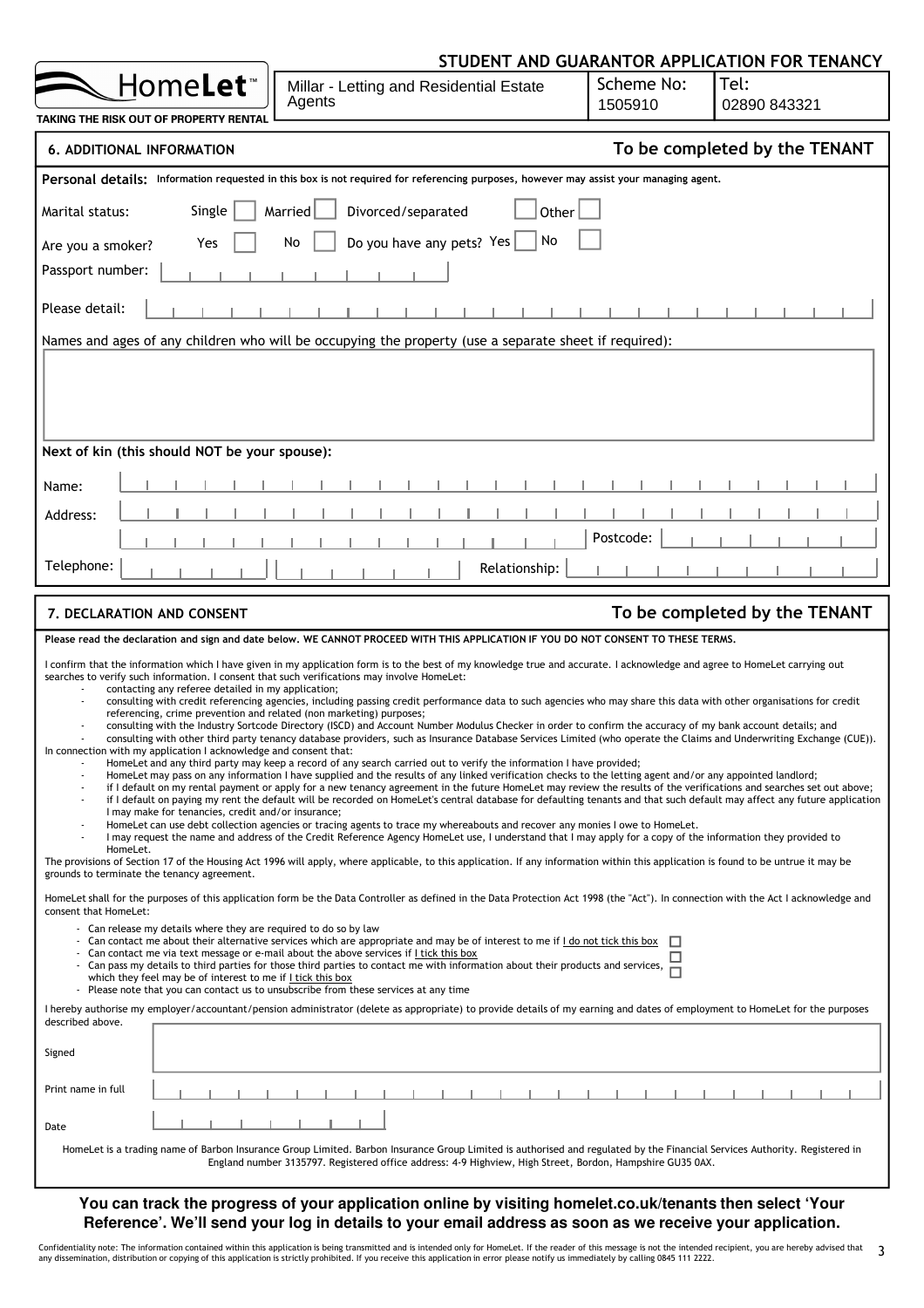|                                                                                                                                                                                                                                                                                                                                                                               |                                  | STUDENT AND GUARANTOR APPLICATION FOR TENANCY |
|-------------------------------------------------------------------------------------------------------------------------------------------------------------------------------------------------------------------------------------------------------------------------------------------------------------------------------------------------------------------------------|----------------------------------|-----------------------------------------------|
| HomeLet <sup>®</sup><br>Millar - Letting and Residential Estate<br>Agents<br>TAKING THE RISK OUT OF PROPERTY RENTAL                                                                                                                                                                                                                                                           | Scheme No:<br>1505910            | Tel:<br>02890 843321                          |
| 8. YOUR PERSONAL DETAILS                                                                                                                                                                                                                                                                                                                                                      |                                  | To be completed by the GUARANTOR              |
|                                                                                                                                                                                                                                                                                                                                                                               |                                  |                                               |
| Title:<br>Miss<br>Other<br>Mr<br>Mrs<br>Ms                                                                                                                                                                                                                                                                                                                                    |                                  |                                               |
| First name:                                                                                                                                                                                                                                                                                                                                                                   |                                  |                                               |
| Middle name:                                                                                                                                                                                                                                                                                                                                                                  |                                  |                                               |
| Last name:                                                                                                                                                                                                                                                                                                                                                                    |                                  |                                               |
| Other $name(s)$ :<br>(Inc maiden name)                                                                                                                                                                                                                                                                                                                                        |                                  |                                               |
| National Insurance Number:<br>Date of birth:                                                                                                                                                                                                                                                                                                                                  |                                  |                                               |
| <b>Employment status:</b><br>Self-employed<br>Employed<br>Retired<br>(please tick one)                                                                                                                                                                                                                                                                                        | Independent means<br>On contract |                                               |
| Gross annual income £                                                                                                                                                                                                                                                                                                                                                         |                                  |                                               |
| Bank / building society details: please provide the details of your current account                                                                                                                                                                                                                                                                                           |                                  |                                               |
| Name(s) of account holder(s):                                                                                                                                                                                                                                                                                                                                                 |                                  |                                               |
| Bank name:                                                                                                                                                                                                                                                                                                                                                                    |                                  |                                               |
| Bank account number:<br>Sort code:                                                                                                                                                                                                                                                                                                                                            |                                  |                                               |
| Telephone:<br>Mobile:<br>(Inc STD)<br>We may need to contact you when we process your application, please ensure that you provide at least 1 contact number.                                                                                                                                                                                                                  |                                  |                                               |
| E-mail:                                                                                                                                                                                                                                                                                                                                                                       |                                  |                                               |
| Nationality:                                                                                                                                                                                                                                                                                                                                                                  |                                  |                                               |
| Do you have any County Court Judgements, Court Decrees, Bankruptcy, Administration Orders,<br>Individual Voluntary Arrangements, or any other adverse credit history whether settled or not?<br>If YES, please detail on a separate sheet. Please note that failure to disclose information relating to adverse credit history may result in your application being declined. |                                  | Yes<br>No                                     |
| 9. YOUR CURRENT AND PREVIOUS ADDRESS(ES)                                                                                                                                                                                                                                                                                                                                      |                                  | To be completed by the GUARANTOR              |
| Address:                                                                                                                                                                                                                                                                                                                                                                      |                                  |                                               |
|                                                                                                                                                                                                                                                                                                                                                                               |                                  |                                               |
|                                                                                                                                                                                                                                                                                                                                                                               |                                  |                                               |
| Period at address:<br>Postcode:<br>Years                                                                                                                                                                                                                                                                                                                                      | Months                           |                                               |
| If you have lived at your current address for less than 3 years, please provide previous addresses below.<br>Address:                                                                                                                                                                                                                                                         |                                  |                                               |
|                                                                                                                                                                                                                                                                                                                                                                               |                                  |                                               |
|                                                                                                                                                                                                                                                                                                                                                                               |                                  |                                               |
| Period at address:<br>Postcode:<br>Years                                                                                                                                                                                                                                                                                                                                      | Months                           |                                               |
| Address:                                                                                                                                                                                                                                                                                                                                                                      |                                  |                                               |
|                                                                                                                                                                                                                                                                                                                                                                               |                                  |                                               |
|                                                                                                                                                                                                                                                                                                                                                                               |                                  |                                               |
| Period at address:<br>Postcode:<br>Years                                                                                                                                                                                                                                                                                                                                      | Months                           |                                               |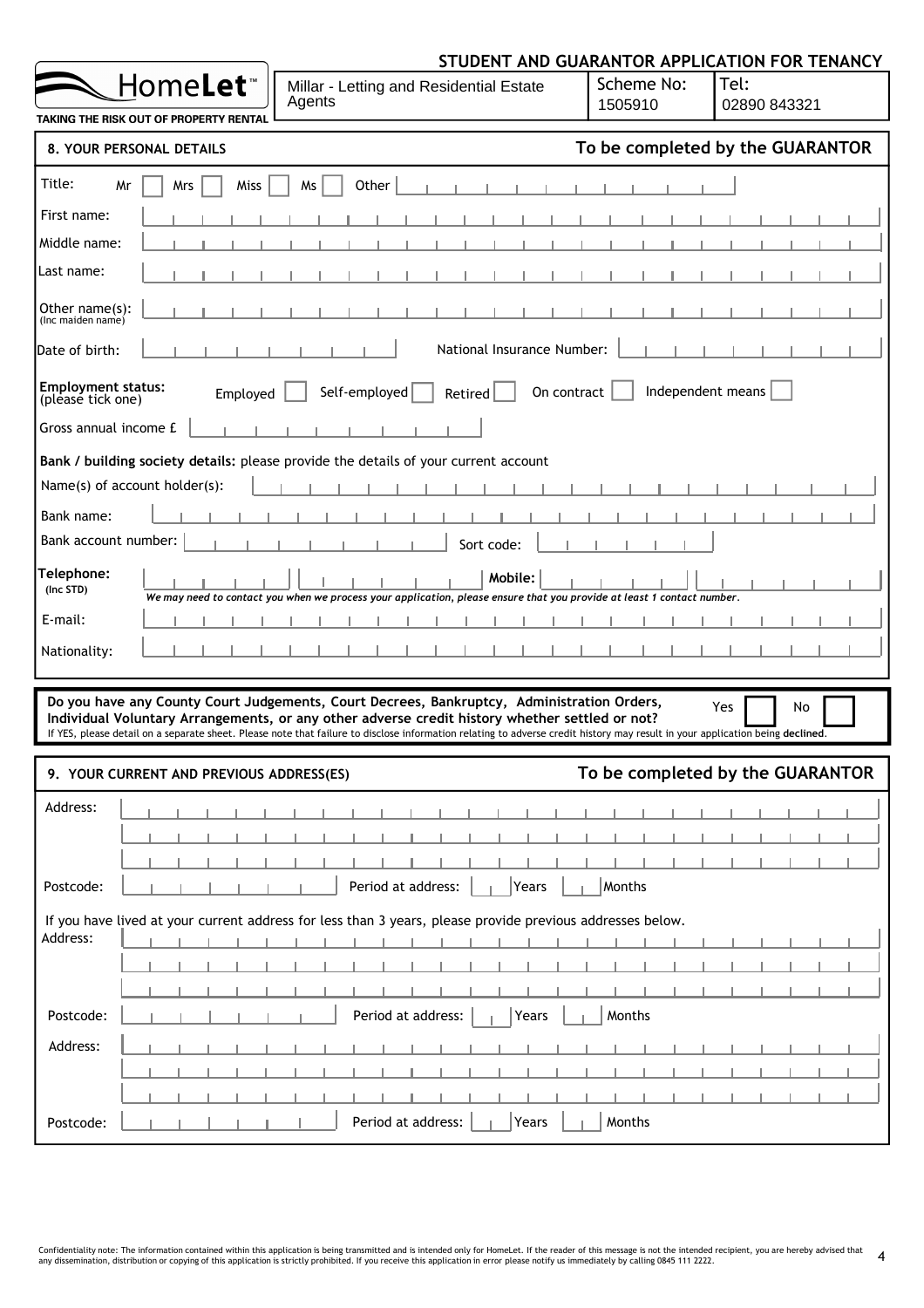| Home <b>Let</b> ™<br>Millar - Letting and Residential Estate<br>Agents<br>TAKING THE RISK OUT OF PROPERTY RENTAL                                                                                                                                                                                   | Scheme No:<br>1505910                 | Tel:<br>02890 843321                         |
|----------------------------------------------------------------------------------------------------------------------------------------------------------------------------------------------------------------------------------------------------------------------------------------------------|---------------------------------------|----------------------------------------------|
| <b>10. YOUR FINANCIAL INFORMATION</b>                                                                                                                                                                                                                                                              |                                       | To be completed by the GUARANTOR             |
| Please tell us about your earnings and provide the details of a financial referee below (please tick one). Failure to provide<br>your gross annual income will prevent us from contacting your referee and will delay your application.<br>Current employer<br>Pension administrator<br>Accountant | SA302/SA100                           |                                              |
| Company name:                                                                                                                                                                                                                                                                                      |                                       |                                              |
| Address:                                                                                                                                                                                                                                                                                           |                                       |                                              |
|                                                                                                                                                                                                                                                                                                    | Postcode:                             |                                              |
| Contact name:                                                                                                                                                                                                                                                                                      |                                       |                                              |
| Contact's position:                                                                                                                                                                                                                                                                                |                                       |                                              |
| Telephone:<br>Fax:                                                                                                                                                                                                                                                                                 |                                       |                                              |
| E-mail:                                                                                                                                                                                                                                                                                            |                                       |                                              |
| Providing an email address or fax number could result in a QUICKER RESPONSE from your referee.<br>Your position:                                                                                                                                                                                   |                                       |                                              |
| Contract<br>Is this position:<br>Permanent<br>Contract Term<br>Months                                                                                                                                                                                                                              | Hours per week                        |                                              |
| Payroll/Service/Pension number:                                                                                                                                                                                                                                                                    |                                       |                                              |
| Gross Salary/Pension/Drawings per annum: £                                                                                                                                                                                                                                                         |                                       | If self-employed please include your average |
|                                                                                                                                                                                                                                                                                                    | earnings in the last 2 years          |                                              |
| End date (if applicable):<br>Start date:                                                                                                                                                                                                                                                           |                                       |                                              |
| Will your employment change before the proposed tenancy starts? Yes<br><b>No</b><br>If you are changing to new employment, have a second job or another source of income, please provide details in this section.                                                                                  | If YES, please provide details below. |                                              |
| Pension administrator<br>Future employer<br>Second employer                                                                                                                                                                                                                                        | Accountant                            | Benefit/ other                               |
| Company name:                                                                                                                                                                                                                                                                                      |                                       |                                              |
| Address:                                                                                                                                                                                                                                                                                           |                                       |                                              |
|                                                                                                                                                                                                                                                                                                    | Postcode:                             |                                              |
| Contact name:                                                                                                                                                                                                                                                                                      |                                       |                                              |
| Contact's position:                                                                                                                                                                                                                                                                                |                                       |                                              |
| Telephone:<br>Fax:<br>(Inc STD)                                                                                                                                                                                                                                                                    |                                       |                                              |
| E-mail:<br>Providing an email address or fax number could result in a QUICKER RESPONSE from your referee.                                                                                                                                                                                          |                                       |                                              |
| Your position:                                                                                                                                                                                                                                                                                     |                                       |                                              |
| Contract<br>Contract term<br>Is this position:<br>Permanent<br>Months                                                                                                                                                                                                                              | Hours per week                        |                                              |
| Payroll/Service/Pension Number:                                                                                                                                                                                                                                                                    |                                       |                                              |
| Gross Salary/Pension/Drawings per annum: £                                                                                                                                                                                                                                                         | earnings in the last 2 years          | If self-employed please include your average |
| End date (if applicable):<br>Start date:                                                                                                                                                                                                                                                           |                                       |                                              |
| 11. ADDITIONAL INFORMATION continued                                                                                                                                                                                                                                                               |                                       | To be completed by the GUARANTOR             |
| Please provide any additional information that may help us process your application below:                                                                                                                                                                                                         |                                       |                                              |

STUDENT AND GUARANTOR APPLICATION FOR TENANCY